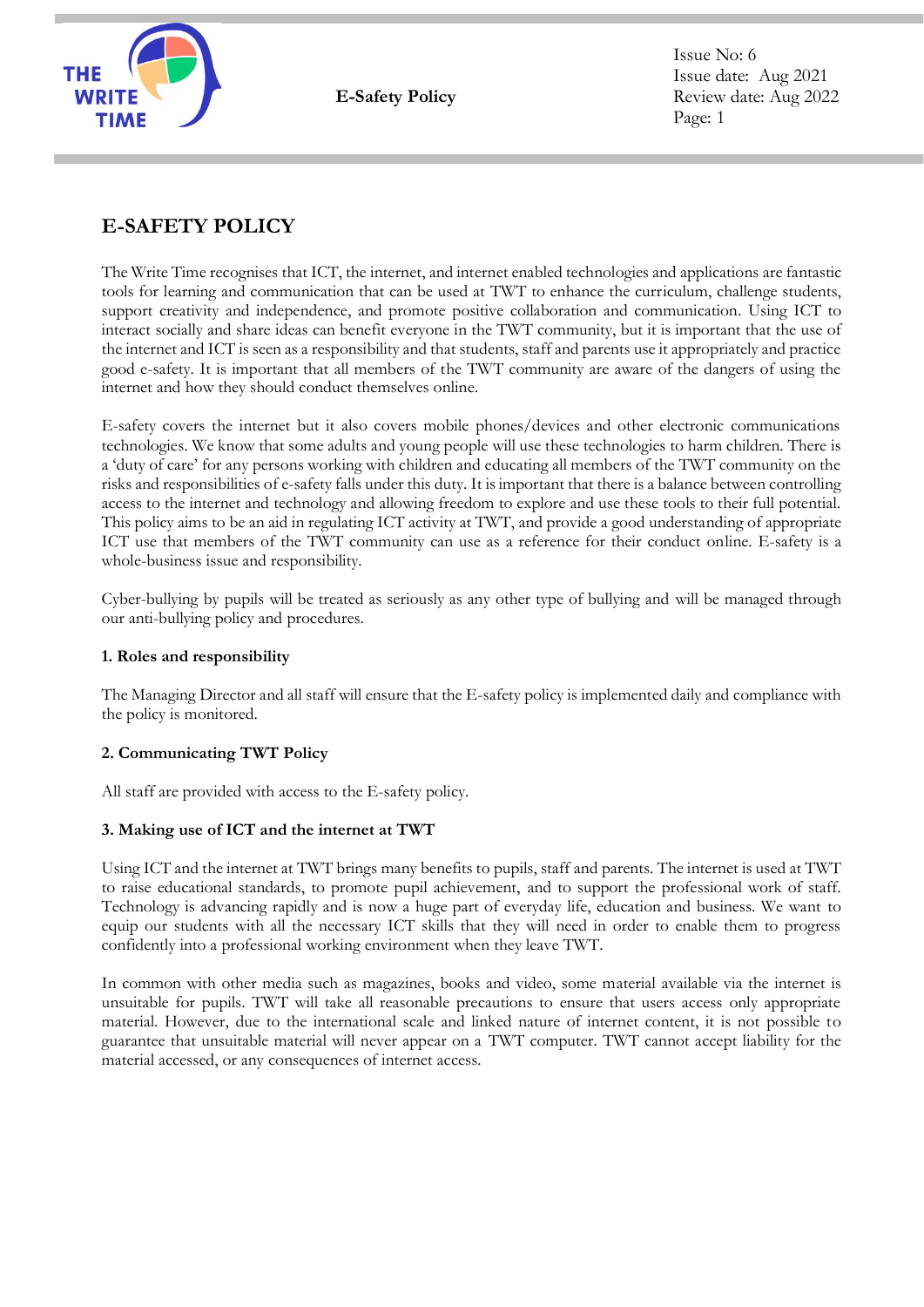

## **4. Learning to evaluate internet content**

With so much information available online it is important that pupils learn how to evaluate internet content for accuracy and intent. This is approached by TWT as part of digital literacy across all subjects in the curriculum. Students will be taught:

- to be critically aware of materials they read, and shown how to validate information before accepting it as accurate;
- to acknowledge the source of information used and to respect copyright.

# **5. Managing information systems**

TWT and their IT support service is responsible for reviewing and managing the security of the computers and internet networks as a whole and takes the protection of TWT data and personal protection of our community very seriously. This means protecting the network, as far as is practicably possible, against viruses, hackers and other external security threats. The security of the information systems and users will be reviewed regularly by the IT Support team, and virus protection software will be updated regularly. Some safeguards that TWT take to secure our computer systems are:

- Making sure that unapproved software is not downloaded to any computers. Files held on the network will be regularly checked for viruses;
- The use of user logins and passwords to access the TWT network will be enforced;
- Portable media containing TWT data or programmes will not be taken off-site without specific permission from a member of TWT.
- Making sure that our IT support team regularly update search and block databases to ensure both student and data safety and security at all times

For more information on data protection at TWT, please refer to our Data Protection/ GDPR policy.

# **6. Emails, Social Media, and Mobile Phones**

TWT uses emails, social media, and mobile phones internally for staff, and externally for contacting parents and young people, and is an essential part of TWT communication.

TWT have the right to monitor emails, social media, and business mobile phone logs and their contents but will only do so if there is suspicion of inappropriate use.

*Staff should be aware of the following when using email, social media, and mobile phones at TWT:* 

- Staff should only use official TWT email accounts for TWT-related matters, contact with other professionals for work purposes and to communicate with pupils, parents or carers. Personal email accounts should not be used to contact any of these people.
- Emails sent from TWT accounts should be professionally and carefully written. Staff are representing TWT at all times and should take this into account when entering into any email communications.
- For any awkward, sensitive, easily misinterpreted situations or anything that may have legal repercussions, staff should have the content of their email checked carefully by another member of staff.
- Staff must tell the Managing Director of TWT if they receive any offensive, threatening or unsuitable emails either from within TWT or from an external account. They should not attempt to deal with this themselves.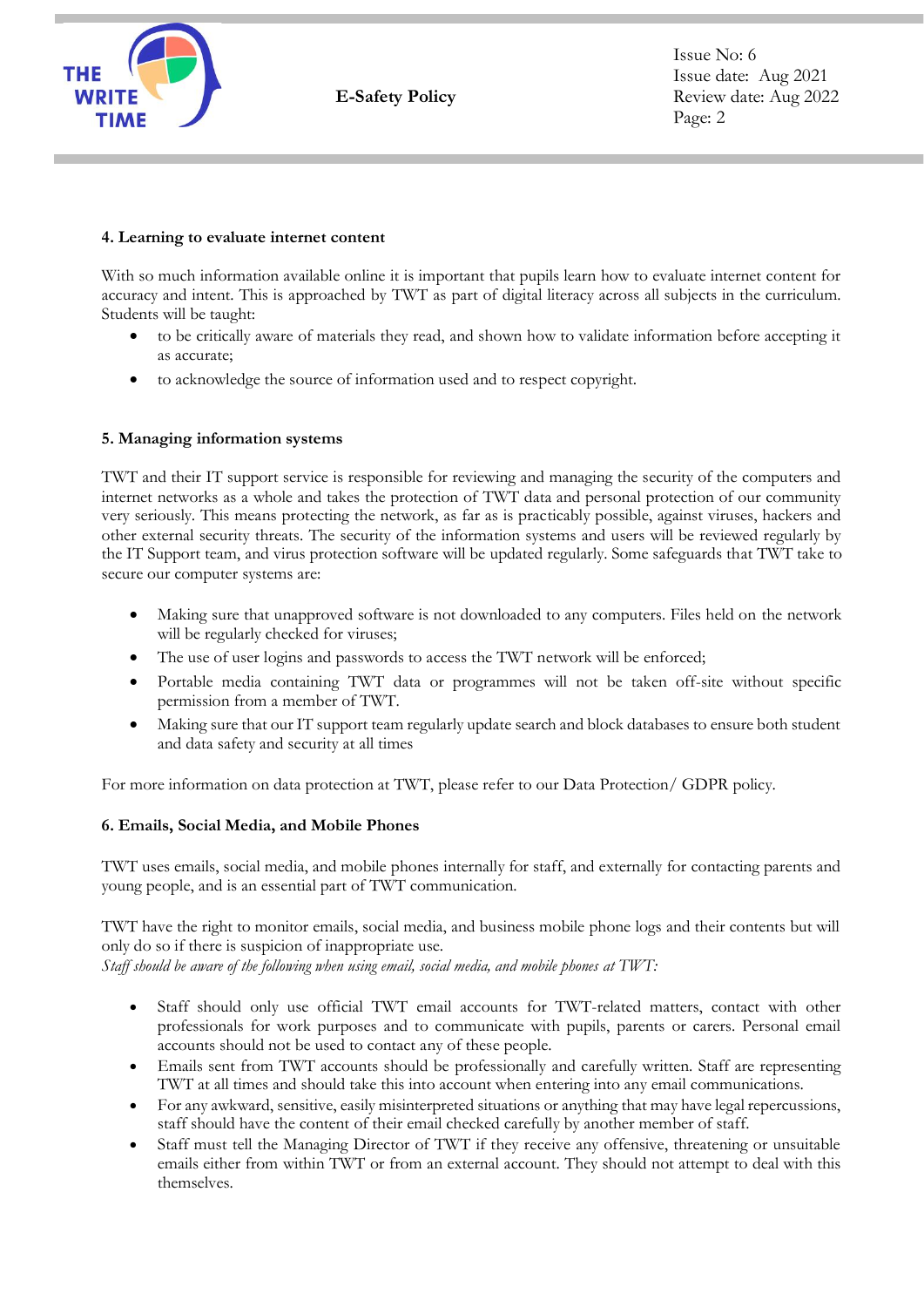

- Staff must not contact learners outside of their standard business working hours of Monday to Friday, 8am to 5pm. If contact is to be made outside of these times, employees must get written (email) authorisation from their line manager.
- Under no circumstance should any employee of The Write Time contact any learner through their own personal social media profiles, personal home or mobile telephone, or personal email account. If a learner somehow contacts and employee of The Write Time using the employee's personal networks (phone, email, social media), it must immediately be reported to the employee's line manager.

Students should be aware of the following when using email at TWT, and will be taught to follow these guidelines through the embedded ICT curriculum and in any instance where email is being used within the curriculum or in class:

- Young people may only use approved email accounts on the TWT system.
- Pupils are warned not to reveal personal details of themselves or others in email communication, or arrange to meet anyone without specific permission. Excessive social emailing can interfere with learning and in these cases will be restricted.
- Pupils should immediately inform a member of staff if they receive any offensive, threatening or unsuitable emails either from within TWT or from an external account. They should not attempt to deal with this themselves.

## **7. Published content and the TWT website**

The TWT website is viewed as a useful tool for communicating our ethos and practice to the wider community. It is also a valuable resource for parents, students and staff for keeping up-to-date with TWT news and events, celebrating TWT achievements, personal achievements and promoting TWT projects.

The website is in the public domain, and can be viewed by anybody online. Any information published on the website will be carefully considered in terms of safety for the TWT community, copyrights and privacy policies.

The TWT admin staff are responsible for publishing and maintaining the content of the TWT website. The website will comply with TWT's guidelines for publications including respect for intellectual property rights and copyright. Staff and pupils will be made aware of copyright in respect of material taken from the internet.

Pupils should not publish anything on the internet involving TWT unless permission has been granted by a member of TWT and a member of the admin staff.

Under the Data Protection Act 1998, images of pupils and staff will not be displayed in public, either in print or online, without specific consent from a parent/carer (for learners 16 and under), or the 16+ learner.

#### **Using photographs of individual children**

The vast majority of people who take or view photographs or videos of children do so for entirely innocent, understandable and acceptable reasons. Sadly, some people abuse children through taking or using images, so we must ensure that we have some safeguards in place.

It is important that published images do not identify students or put them at risk of being identified. Only images created by or for TWT will be used in public and children may not be approached or photographed while at TWT or doing TWT activities without the TWT's permission, with the exception of parents taking photographs or videos at TWT events involving their son or daughter for personal use only (as defined by the Information Commissioner's Office ICO).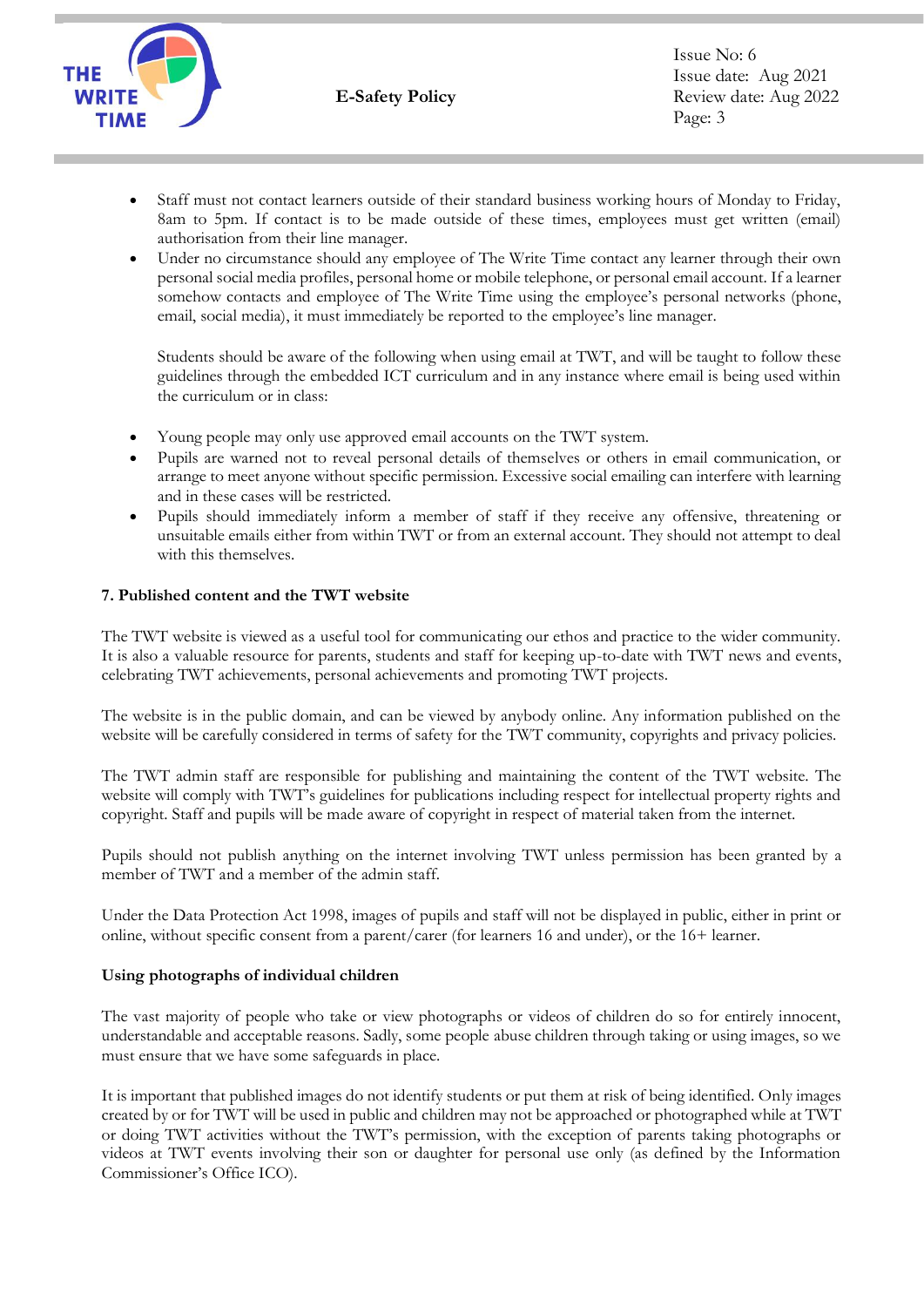

Issue No: 6 Issue date: Aug 2021 Review date: Aug 2022 Page: 4

TWT follows general rules on the use of photographs of individual children:

- Consent from parents will cover the use of images in: all TWT publications, on the TWT website, and in videos made by TWT or in class for TWT projects.
- Unpublished electronic and paper images will be stored securely.
- Images will be carefully chosen to ensure that they do not pose a risk of misuse. This includes ensuring that pupils are appropriately dressed. Photographs of activities which may pose a greater risk of potential misuse (for example, swimming activities), will focus more on the sport than the pupils (i.e. a student in a swimming pool, rather than standing by the side in a swimsuit).
- For public documents, including in newspapers, full names will not be published alongside images of the child without the written permission from parents. Groups may be referred to collectively by year group or form name.
- Events recorded by family members of the students such as TWT productions or sports events must be used for personal use only.
- Pupils are encouraged to tell a member staff if they are concerned or uncomfortable with any photographs that are taken of them or they are being asked to participate in.
- Any photographers that are commissioned by TWT will be fully briefed on appropriateness in terms of content and behaviour, will wear identification at all times, and will not have unsupervised access to the pupils.

#### **Complaints of misuse of photographs or video**

Parents should follow standard TWT complaints procedure if they have a concern or complaint regarding the misuse of TWT photographs. Any issues or sanctions will be dealt with in line with TWT policy.

#### **Social networking, social media and personal publishing**

Personal publishing tools include blogs, wikis, social networking sites, bulletin boards, chat rooms and instant messaging programmes. These online forums are the more obvious sources of inappropriate and harmful behaviour and where pupils are most vulnerable to being contacted by a dangerous person. It is important that we educate students so that they can make their own informed decisions and take responsibility for their conduct online. TWT will normally block/filter access to social networking sites.

Social media sites have many benefits, however both staff and students should be aware of how they present themselves online. Students are taught through the ICT curriculum and PSHRE about the risks and responsibility of uploading personal information and the difficulty of taking it down completely once it is out in such a public place. TWT follows general rules on the use of social media and social networking sites:

- Pupils are educated on the dangers of social networking sites and how to use them in safe and productive ways. Pupils are advised never to give out personal details of any kind which may identify them or their location. They are all made fully aware of TWT's code of conduct regarding the use of ICT and technologies and behaviour online.
- Any sites that are to be used in class will be risk-assessed by the teacher in charge prior to the lesson to ensure that the site is age-appropriate and safe for use.
- Official blogs/posts created by staff or students as part of the TWT curriculum will be moderated by a member of staff.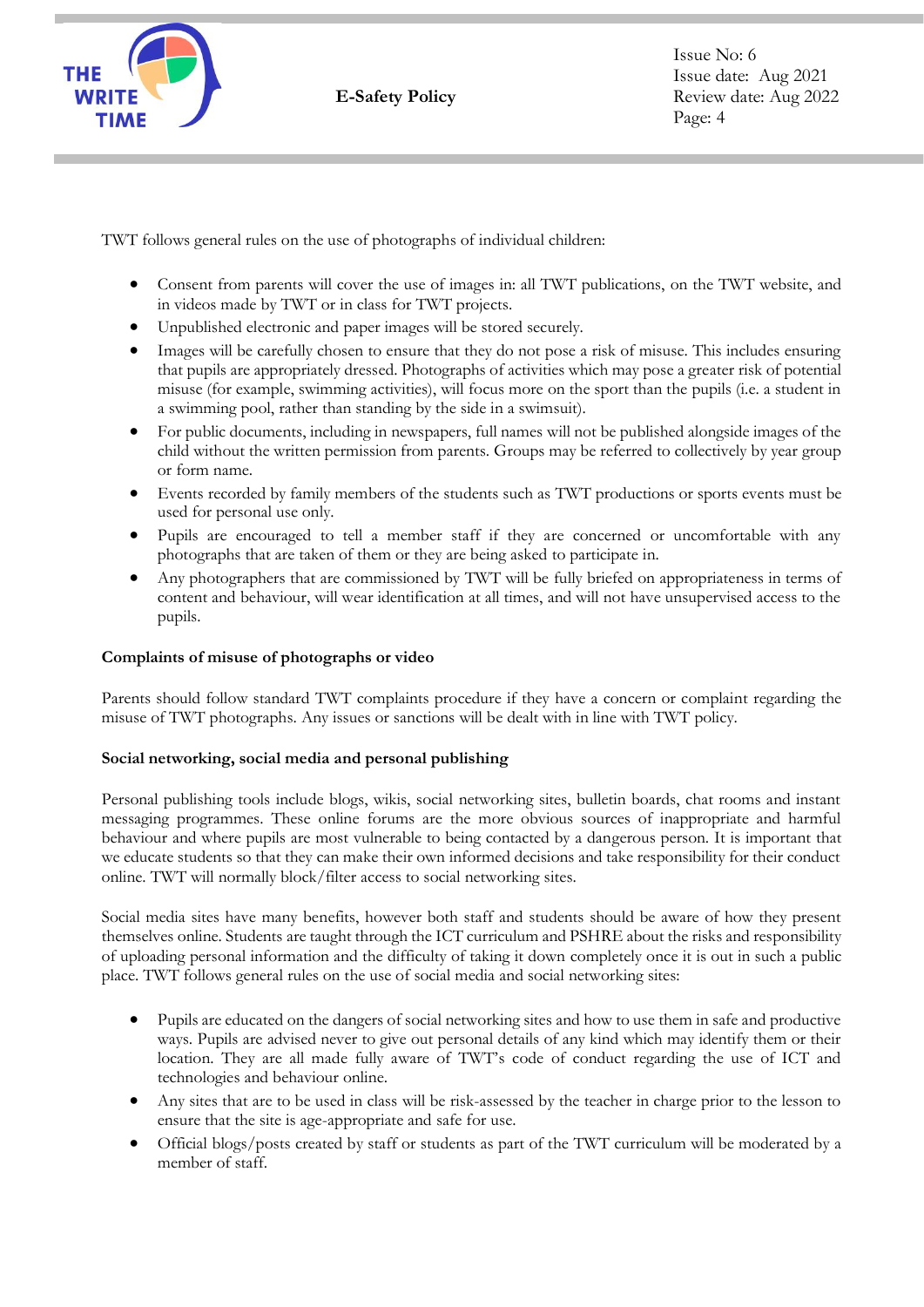

• Pupils and staff are encouraged not to publish specific and detailed private thoughts, especially those that might be considered hurtful, harmful or defamatory. TWT expects all staff and pupils to remember that they are representing TWT at all times and must act appropriately.

# **8. Mobile phones and personal devices**

Mobile phone and other personal devices are now an important part of everyone's life and have considerable value, particularly in relation to individual safety. Whilst these devices are commonplace in today's society, their use and the responsibility for using them should not be taken lightly. Some issues surrounding the possession of these devices are that:

- they can make pupils and staff more vulnerable to cyberbullying;
- they can be used to access inappropriate internet material;
- they can be a distraction in the classroom;
- they are valuable items that could be stolen, damaged, or lost;
- they can have integrated cameras, which can lead to child protection, bullying and data protection issues.

TWTs expectation is that mobile devices will be used responsibly at all times and certain measures are taken to ensure that students adhere to this expectation. Students must only use these devices outside of lessons, and only in lessons if under special circumstances & direction of the teacher.

- TWT will not tolerate cyberbullying against either pupils or staff. Sending inappropriate, suggestive or abusive messages is forbidden and anyone who is found to have sent a message of such content will be disciplined.
- Mobile phones/devices can be confiscated by a member of staff, as stated within the TWT Group Agreement.
- Mobile phones must be switched off/silent during lessons or any other formal TWT activities.
- Individual students are responsible for their own phones and other mobile devices and should ensure that they take care of them at all times. The normal disciplinary procedures apply in the event of damage to another student's property.
- Headphones must not be worn during lessons unless permission is given by the teacher.
- Students must not use these devices to broadcast music unless permission to do so has been given.
- Students must ensure that files stored do not contain violent or pornographic images or other material that is likely to cause offence. In very serious cases the police may be contacted.
- Parents / guardians should only phone/text students' mobiles at designated break times. In an emergency parents / guardians should phone the MD of TWT.
- The use of mobile phones by students on TWT trips is at the discretion of the trip leader.

It should be noted that power supplies for these devices must not be brought to TWT as all electrical devices used at TWT should be PAT safety tested. If students do decide to bring these into TWT, it is their responsibility and TWTs to keep them safe and aware of possible dangers, whilst visually assessing the suitability of the equipment for the purpose.

#### **Mobile phone or personal device misuse: Students**

• Pupils who breach TWT policy relating to the use of personal devices will be disciplined in line with TWTs behaviour and discipline policy. Their mobile phone may be confiscated. In the event of confiscation, the member of staff will make arrangements for its return, which would normally be at the end of the day.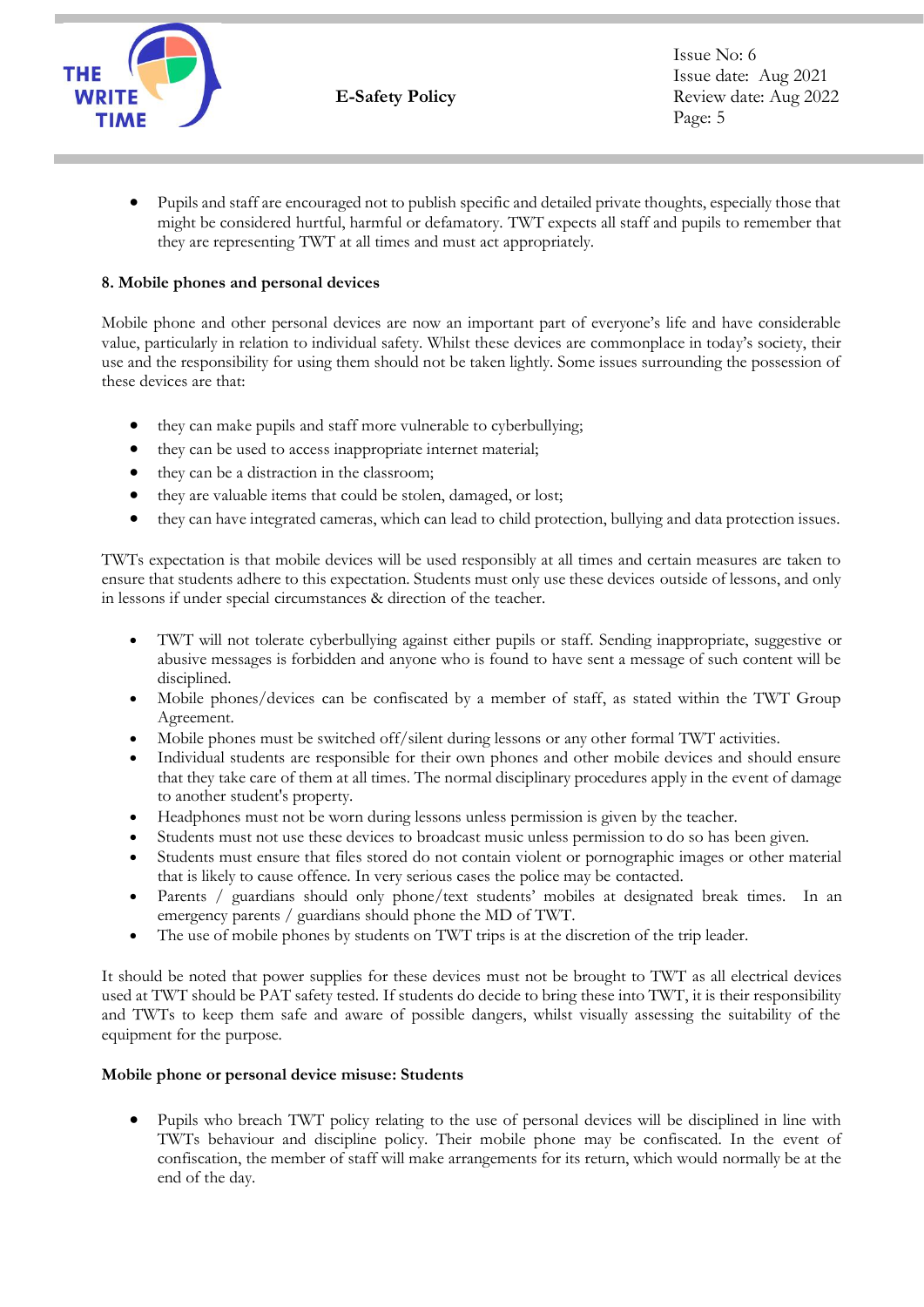

• Pupils are under no circumstances allowed to bring mobile phones or personal devices into examination rooms with them. If a pupil is found with a mobile phone in their possession it will be confiscated. The breach of rules will be reported to the appropriate examining body and may result in the pupil being prohibited from taking that exam.

## **Mobile phone or personal device misuse: Staff**

- Staff should use TWT equipment if photos or videos are being taken as part of the curriculum or in a professional capacity.
- TWT expects staff to lead by example. Personal mobile phones should be switched off or on silent during teaching periods.
- Any breach of TWT policy may result in disciplinary action against that member of staff.

## **9. Other**

- Social media and messaging are not to be accessed during class time unless as part of a directed teaching activity.
- Video, audio and photographic recording must not take place without the consent of student(s) and teacher(s). Consent must be explicit, not implied

## **10. Cyberbullying**

Cyberbullying, as with any other form of bullying, is taken very seriously by TWT. Information about specific strategies to prevent and tackle bullying are set out in the Anti-bullying policy. The anonymity that can come with using the internet can sometimes make people feel safe to say and do hurtful things that they otherwise would not do in person. It is made very clear to members of the TWT community what is expected of them in terms of respecting their peers, members of the public and staff, and any intentional breach of this will result in disciplinary action.

If an allegation of bullying does come up, TWT will:

- take it seriously;
- act as quickly as possible to establish the facts. It may be necessary to examine TWT systems and logs or contact the service provider in order to identify the bully;
- record and report the incident;
- provide support and reassurance to the victim;
- make it clear to the 'bully' that this behaviour will not be tolerated. If there is a group of people involved, they will be spoken to individually and as a whole group. It is important that children who have harmed another, either physically or emotionally, redress their actions and TWT will make sure that they understand what they have done and the impact of their actions.

If a sanction is used, it will correlate to the seriousness of the incident and the 'bully' will be told why it is being used. They will be asked to remove any harmful or inappropriate content that has been published, and the service provider may be contacted to do this if they refuse or are unable to remove it. They may have their internet access suspended at TWT.

#### **11. Managing emerging technologies**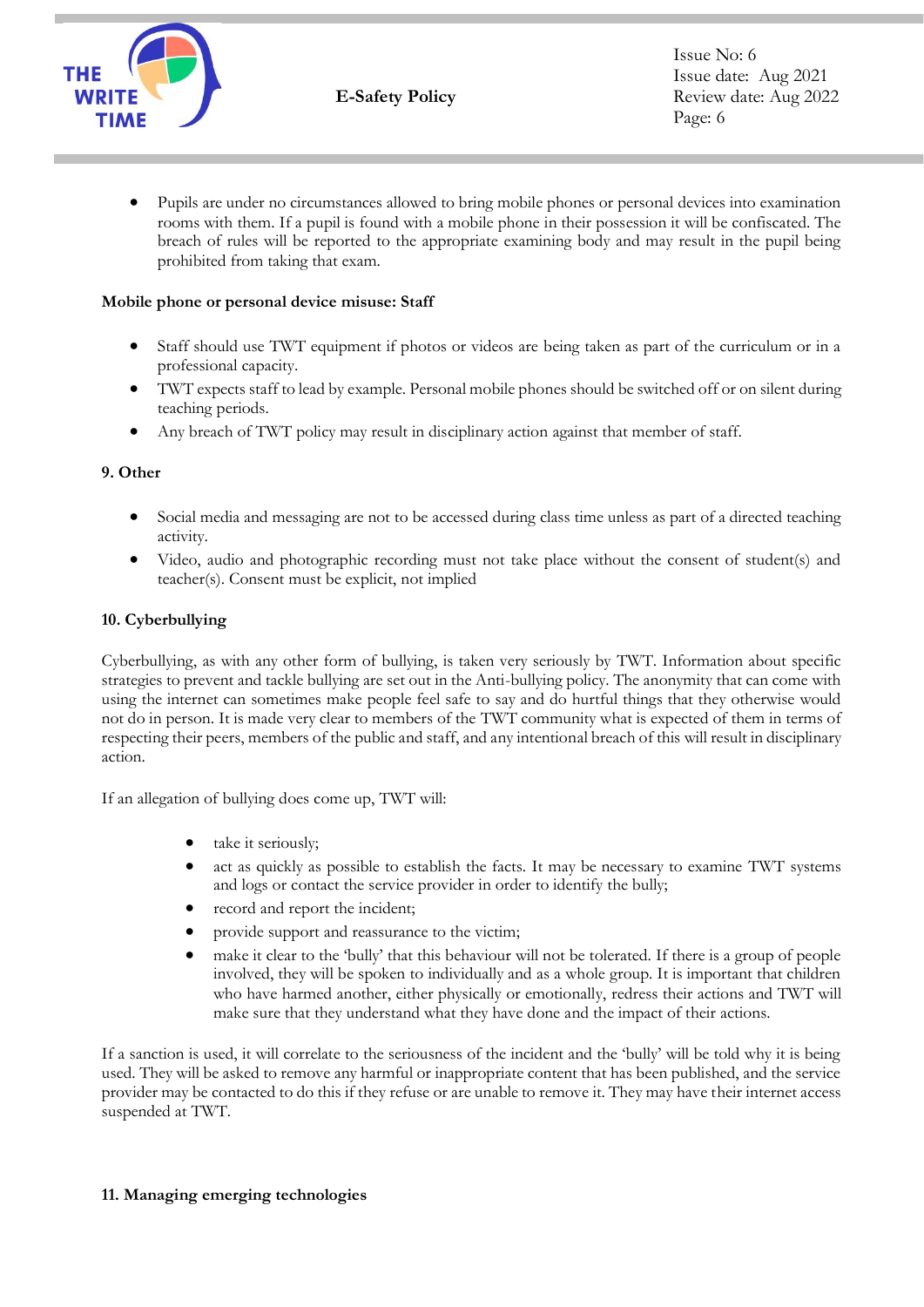

Issue No: 6 Issue date: Aug 2021 Review date: Aug 2022 Page: 7

Technology is progressing rapidly and new technologies are emerging all the time. TWT will risk-assess any new technologies before they are allowed on TWT premises and will consider any educational benefits that they might have. TWT keeps up-to-date with new technologies and is prepared to quickly develop appropriate strategies for dealing with new technological developments.

# **12. Protecting personal data**

TWT believes that protecting the privacy of our staff and pupils and regulating their safety through data management, control and evaluation is vital to whole-school and individual progress. TWT collects personal data from pupils, parents, and staff and processes it in order to support teaching and learning and strengthen our pastoral provision.

We take responsibility for ensuring that any data that we collect and process is used correctly and only as is necessary, and TWT will keep parents fully informed of the how data is collected, what is collected, and how it is used. Results, attendance and registration records, special educational needs data, and any relevant medical information are examples of the type of data that TWT needs.

In line with the Data Protection Act 1998, and following principles of good practice when processing data, TWT will:

- ensure that data is fairly and lawfully processed;
- process data only for limited purposes;
- ensure that all data processed is adequate, relevant and not excessive;
- ensure that data processed is accurate;
- not keep data longer than is necessary;
- process the data in accordance with the data subject's rights;
- ensure that data is secure;
- ensure that data is not transferred to other countries without adequate protection.

There may be circumstances where TWT is required either by law or in the best interests of our students or staff to pass information onto external authorities; for example, our local authority or the Department of Health. These authorities are up-to-date with data protection law and have their own policies relating to the protection of any data that they receive or collect.

#### **13. Acceptable Use Policy (AUP) for ICT for Staff & Students**

Students are responsible for good behaviour when using IT Equipment at TWT and accessing the internet, just as they are in all other aspects of life at TWT. This includes their own mobile devices with internet access. Communications on the network are often public in nature. The code of conduct applies at all times, when using TWT resources and equipment.

Network and internet access is provided for students to conduct research and communicate with others. Access is a privilege, not a right. Access entails responsibility.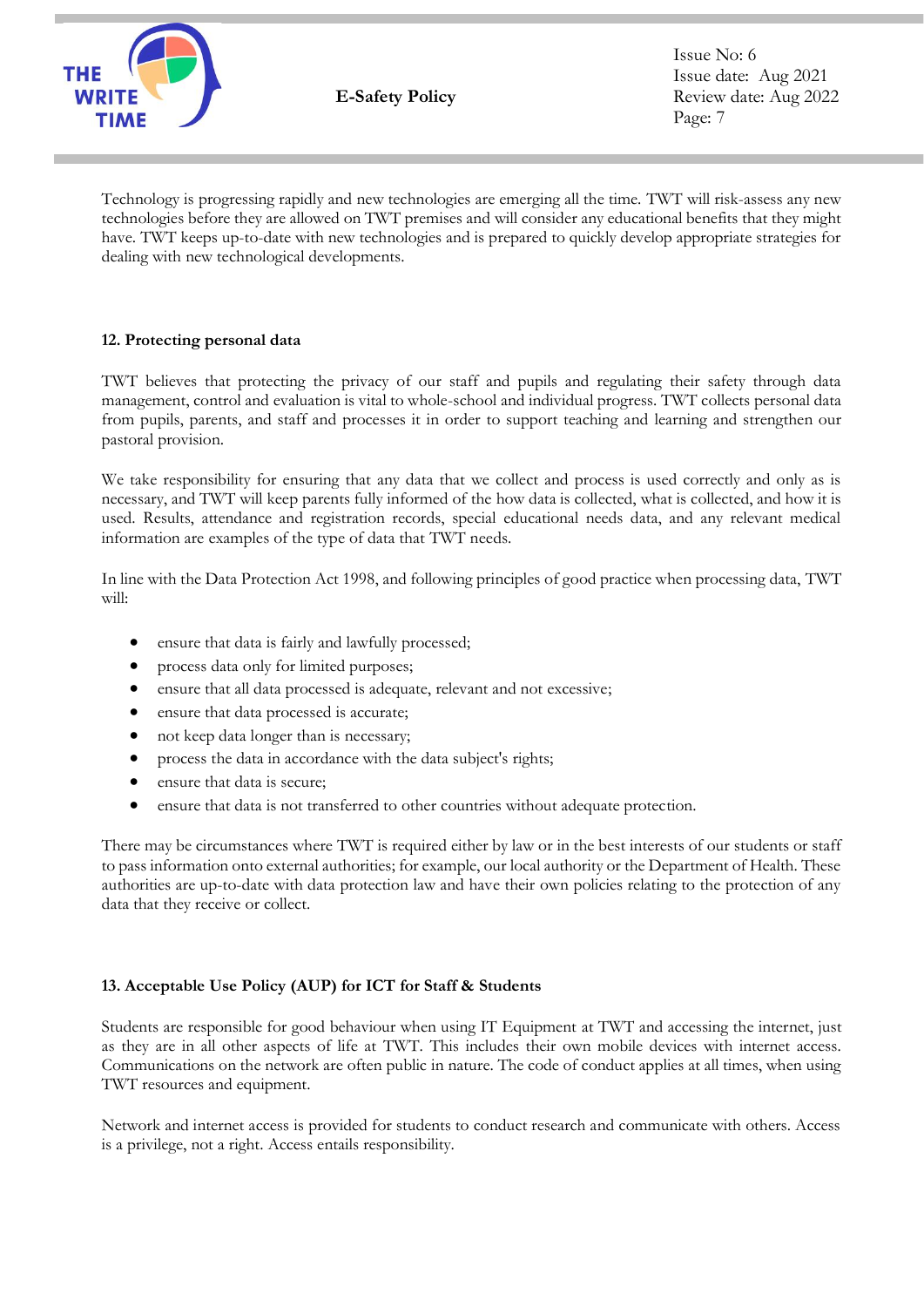

Individual users are responsible for their behaviour and communications over the network. It is presumed that they will comply with this code and will follow the agreements they have signed, which incorporate this AUP.

User areas on the network will be monitored, and staff may review files and communications to maintain system integrity.

During lessons, teachers will guide students towards appropriate materials. Outside lesson-time, you must only access teacher-approved sites which are appropriate for use at TWT.

The following are not permitted:

- Using another user's identity
- Sending or displaying offensive messages or pictures
- Using or displaying obscene language
- Violating copyright laws
- Intentionally wasting limited resources
- Employing the network for commercial purposes
- Using chat, age-restricted, or gambling sites
- Downloading program files/copyright material (e.g. MP3 files)

without the express permission of the teacher.

Students should not publish anything on the internet involving TWT unless permission has been granted by the MD & a member of staff.

Failure to comply with the code will result in loss of access and further disciplinary action may be taken if appropriate. If applicable, external agencies may be involved. Staff must also abide by this acceptable use policy, with appropriate disciplinary action in place for staff (please refer to staff handbook).